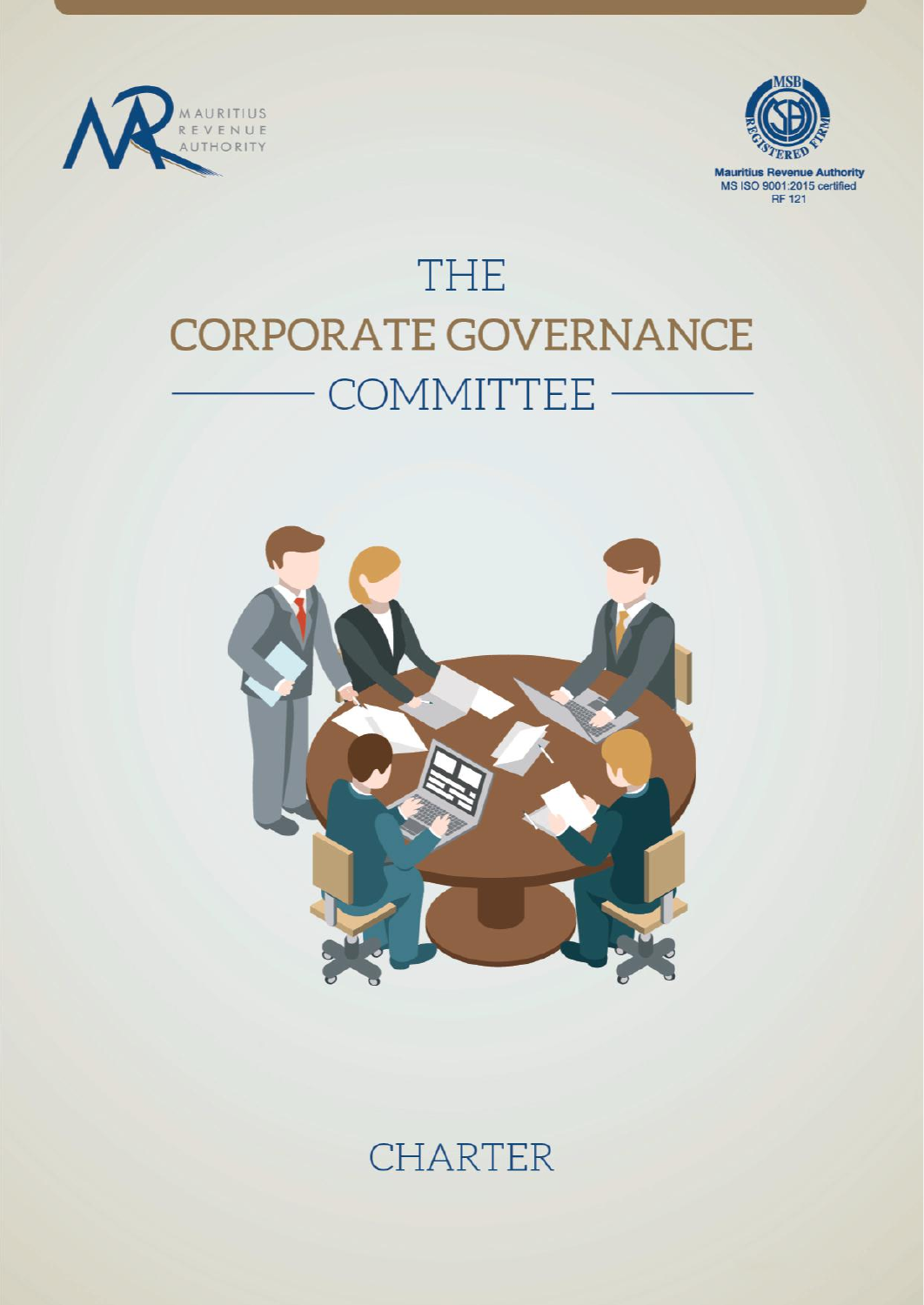# **Table of Contents**

| 4.          |  |
|-------------|--|
| 5.          |  |
| 6.          |  |
| $Z_{\rm c}$ |  |
| 8.          |  |
| 9.          |  |
|             |  |
|             |  |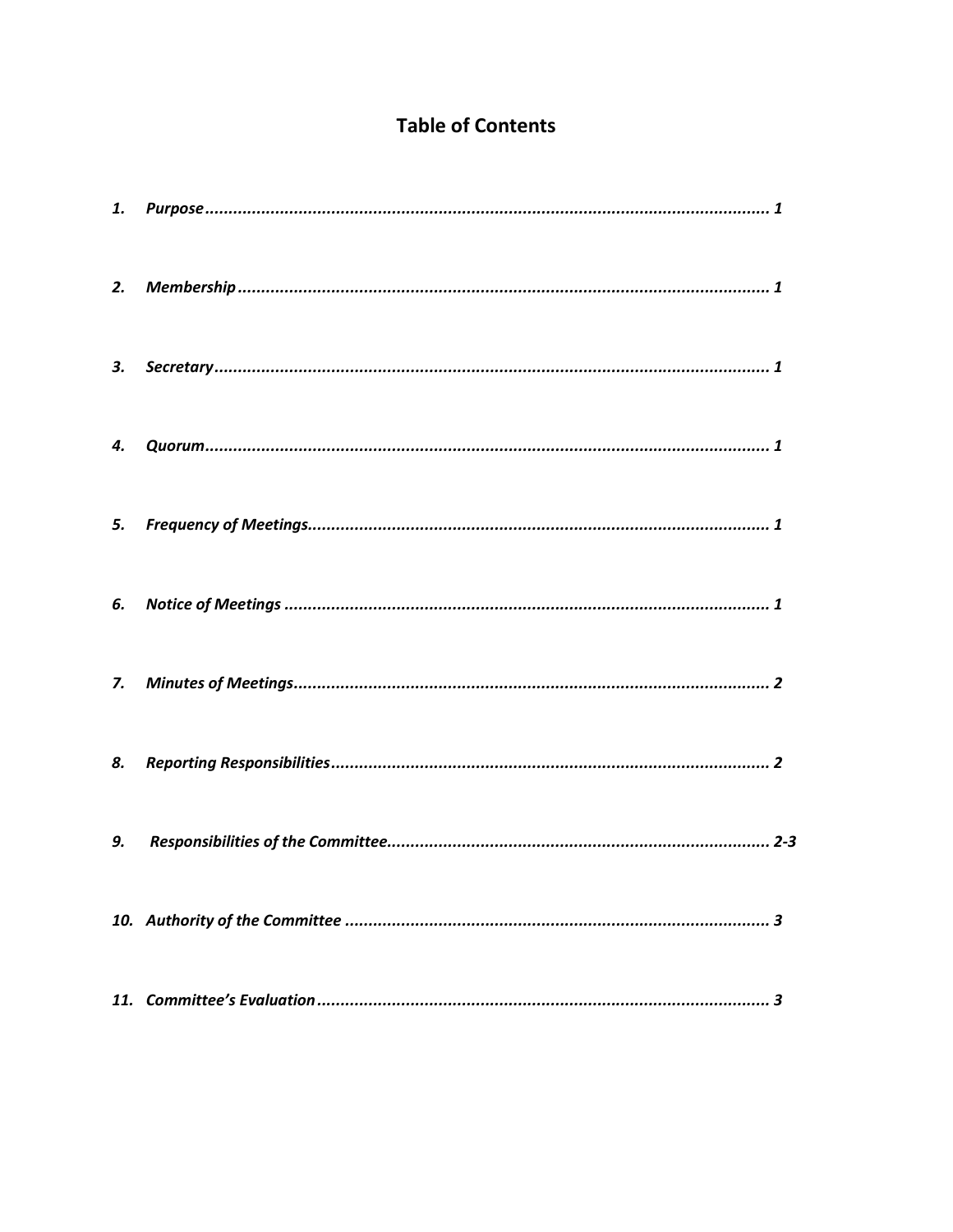# **1. Purpose**

The purpose of the Corporate Governance Committee is to assist the Board in discharging its duties relating to (i) ensuring compliance with Corporate Governance requirements; (ii) enhancing the effectiveness of corporate governance within the MRA and (iii) Board effectiveness.

# **2. Membership**

- (i) The Committee shall comprise of three members including the Chairperson.
- (ii) The Chairperson of the Committee should not be the Chairperson of the Board.

#### **3. Secretary**

(i) The Board shall appoint a Secretary to the Committee.

(ii) The Secretary will ensure that the Committee receives information and papers in a timely manner to enable full and proper consideration to be given to issues.

#### **4. Quorum**

The quorum necessary for the transaction of business shall be any two members of the Committee present throughout the meeting of the Committee.

# **5. Frequency of Meetings**

The Committee shall meet at least twice a year at appropriate intervals in the reporting cycle.

#### **6. Notice of Meetings**

(i) Meetings of the Committee shall be convened by the Secretary of the Committee.

(ii) Notice of each meeting with an agenda of items to be discussed and supporting papers, shall be forwarded to each member of the Committee and any other person required to attend, not later than five working days before the date of the meeting.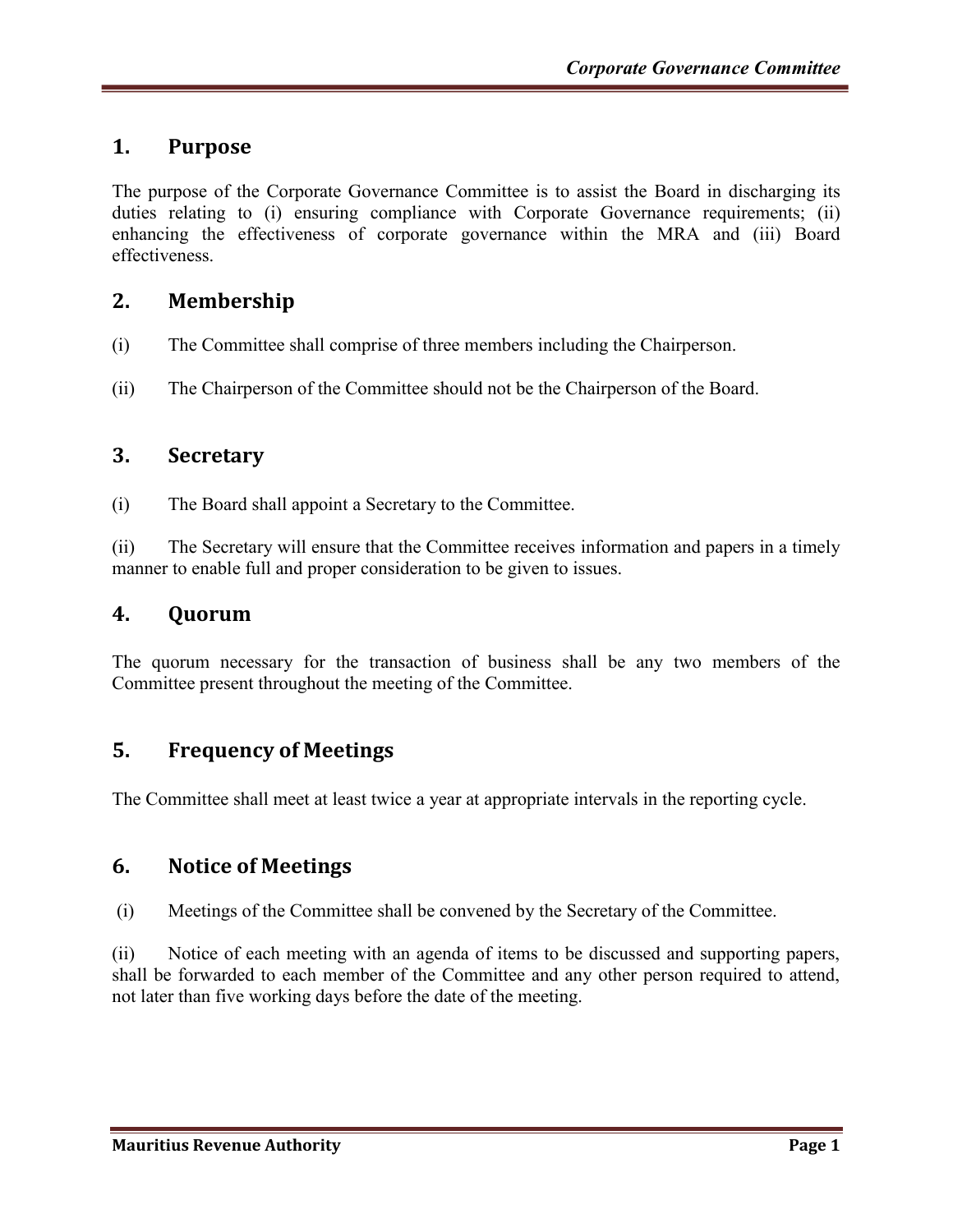# **7. Minutes of Meetings**

The Secretary shall circulate not later than ten working days draft minutes of Committee meetings to all members of the Committee.

# **8. Reporting Responsibilities**

(i) Once approved, minutes should be circulated to all other members of the Board.

(ii) The Committee Chairperson shall report to the Board on its proceedings on all matters within its duties and responsibilities and on how it has discharged its responsibilities.

(iii) The Committee shall make whatever recommendations to the Board it deems appropriate on any area within its remit where action or improvement is needed.

# **9. Responsibilities of the Committee**

#### **9.1 Corporate Governance**

With respect to Corporate Governance, the responsibilities of the Committee shall be as follows:

(i) Making recommendations to the Board on all corporate governance provisions to be adopted so that the Board remains effective and complies with prevailing corporate governance principles;

(ii) Determining, agreeing and developing the Authority's general policy on corporate governance in accordance with the applicable Code of Corporate Governance;

(iii) Preparing the corporate governance report to be published in the Authority's annual report;

(iv) Ensuring that disclosures are made in the annual report and website in compliance with the disclosure provisions in the Code of Corporate Governance.

#### **9.2 Board Effectiveness**

With respect to Board effectiveness, the responsibilities of the Committee shall be as follows:

(i) Ensuring that members are aware of fiduciary duties and responsibilities of the Board and Chairperson's expectations;

(ii) Familiarizing new members with the Authority's operations, senior management and its business environment;